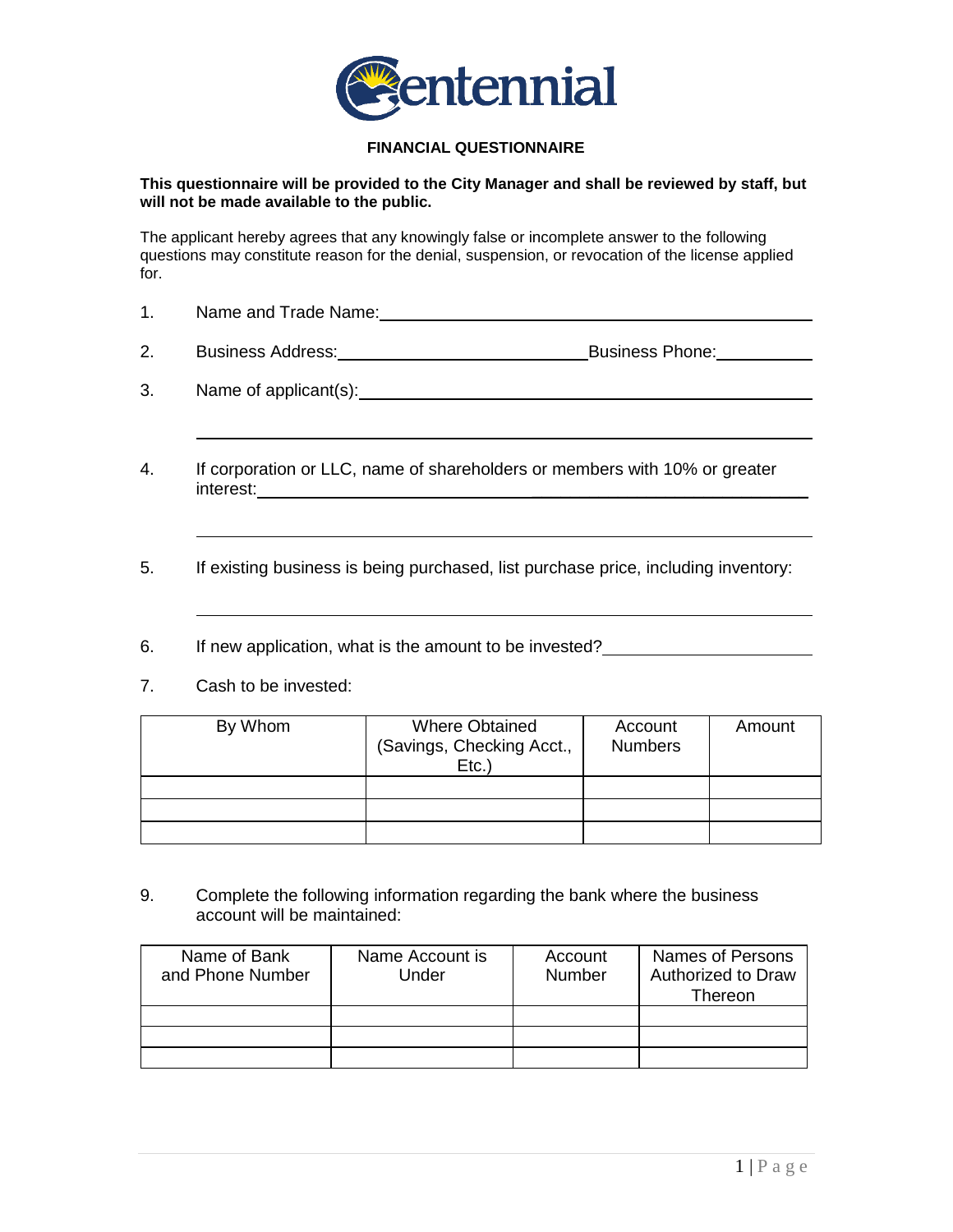10. Applicant hereby agrees to notify the City Clerk of any changes in the financing of this business.

#### **(The following affidavit is to be signed and acknowledged by (1) individuals, (2) each member of partnerships or (3) by Corporations/LLC**

| STATE OF COLORADO                   | SS. |
|-------------------------------------|-----|
| County of Arapahoe                  |     |
| I, the applicant; or (state office) |     |

of the above named corporate applicant; affirm that I have read the foregoing Financial Questionnaire and that I know the contents thereof, and that all matters and things therein set forth are true and complete to the best of my knowledge.

## **Corp. Officer or LLC Managing Member sign here**:

| Corporate<br>Seal                                                          |                                         |
|----------------------------------------------------------------------------|-----------------------------------------|
| Subscribed and sworn<br>before me this ___ day of ______<br>$20$ at $\sim$ | Individuals and partnerships sign here: |
| <b>Signature of Notary Public</b>                                          |                                         |

My commission expires:

(SEAL)